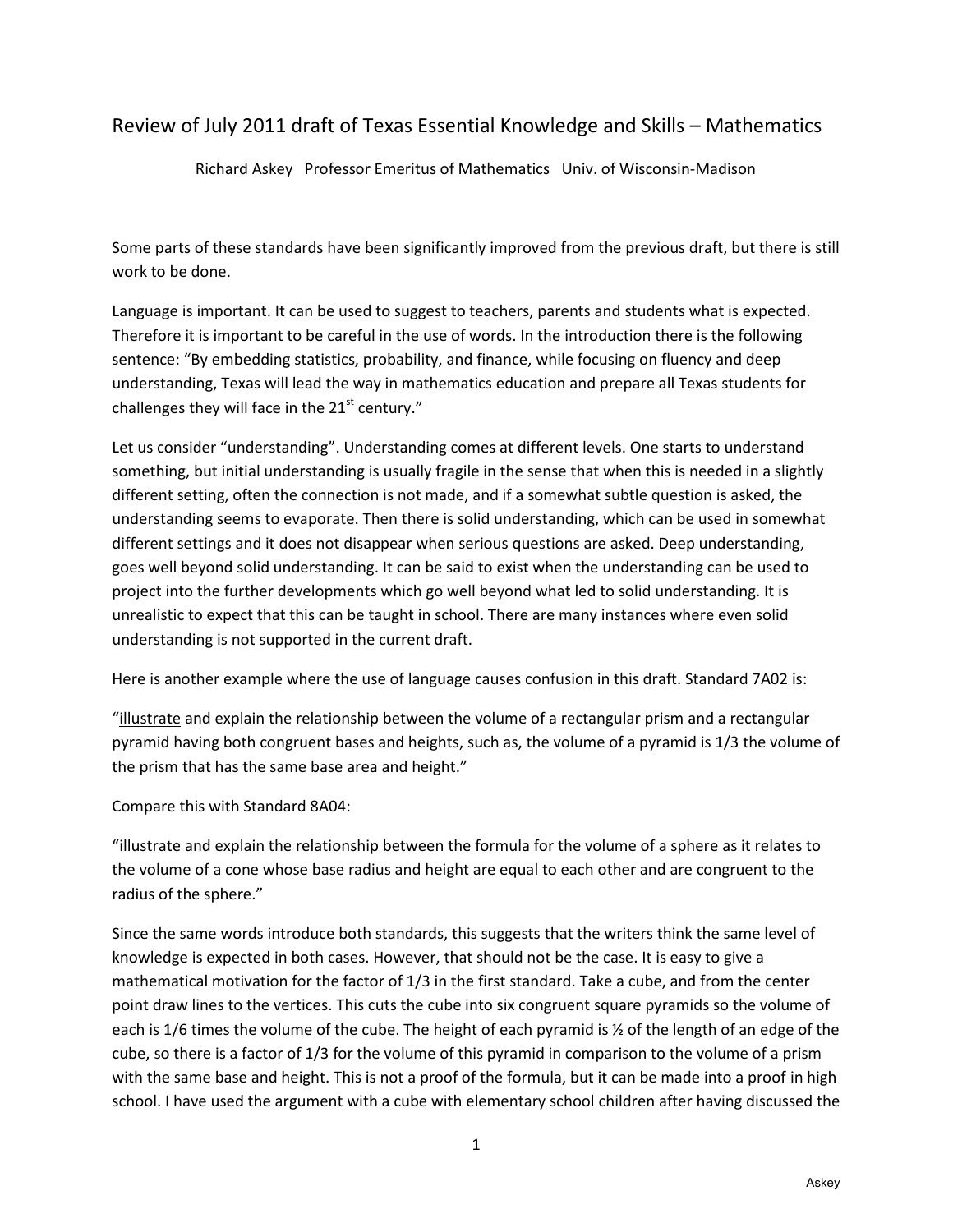area of a triangle with them, and they have no trouble understanding it. There is no such simple argument for the connection of the volume of a sphere and of a cylinder. The use of the same words in these two standards either asks for too little in the first case or too much in the second. My advice is to include an illustration of what can be done in the case of a square pyramid, since both textbook publishers and teachers need information like this. Then, in high school, include standards which say that students taking Precalculus should be able to derive the formulas for the volume of a pyramid, of a cone, and of a sphere. I still remember this from high school, and it was very useful as a way to help me understand integration when I learned it in calculus. The effect of scaling on area and volume seems to be missing in this draft. An informal version of this should be given in middle school, say grade 8, with a somewhat more detailed version in high school geometry. The scaling for area occurs in grade 7 in the following way. When the constant  $\pi$  is introduced in 7P06, a student is expected to represent π as the ratio of the circumference of a circle to its diameter and as the area of a circle to the square of its radius. This is not what should be written. The ratio of the circumference of a circle to its diameter is a constant and the ratio of the area of a circle to the square of its radius is a constant. One of these constants is called π, and an informal argument then needs to be given to show that the other constant has the same value. The point, which is important, is that one should not give two different definitions for something without showing they are equivalent or that one implies the other. Without this knowledge, understanding of definitions is not solid. This does not come all at once, but when this basic idea is ignored, students will understandably get incorrect views of mathematics and of general reasoning. My own preference is to call the equality of these two constants a minor miracle, but this might not be appropriate in a set of standards.

A major point deals with what should be taught in class so that at least some students will get a deeper understanding than seems to be suggested. In my previous report I mentioned the case of a textbook for Algebra 2 which had no derivation of the sum of a geometric series, finite or infinite, and being told that the publisher includes what is in state standards. What was really meant by that answer is that if something is not explicitly stated in the standards, there is a fair chance it will not be in a textbook. There are many instances where this draft says students should use something, such as PM04: "use the Law of Sines in mathematical and real world problems", but nowhere does it seem to require a derivation of this simple result. Texas may think that not all students need to know how to derive the Law of Sines, but students who will take mathematics in college should know how to derive it. There is little excuse for not requiring this in Precalculus. One cannot claim to have solid understanding of trigonometry without being able to derive this result, and some others which are just mentioned as something students should be able to use. Another example is the addition formula for *sin* (*A*+*B*) and also the related one for *cos* (*A*+*B*). All that is written about these vital formulas is in PG14 where students are to use some trigonometric identities including these two, but nothing is written about there being a derivation of them. There is a comment that this standard was moved from Geometric Reasoning to Algebraic Reasoning to better delineate the focal area. Uses of these formulas occur both in algebra and geometry settings, but the derivations of them in school mathematics are geometric.

One possibility is to write a comment that textbooks should include enough information so that a diligent student can learn how to derive various facts, and put a star next to a standard where this is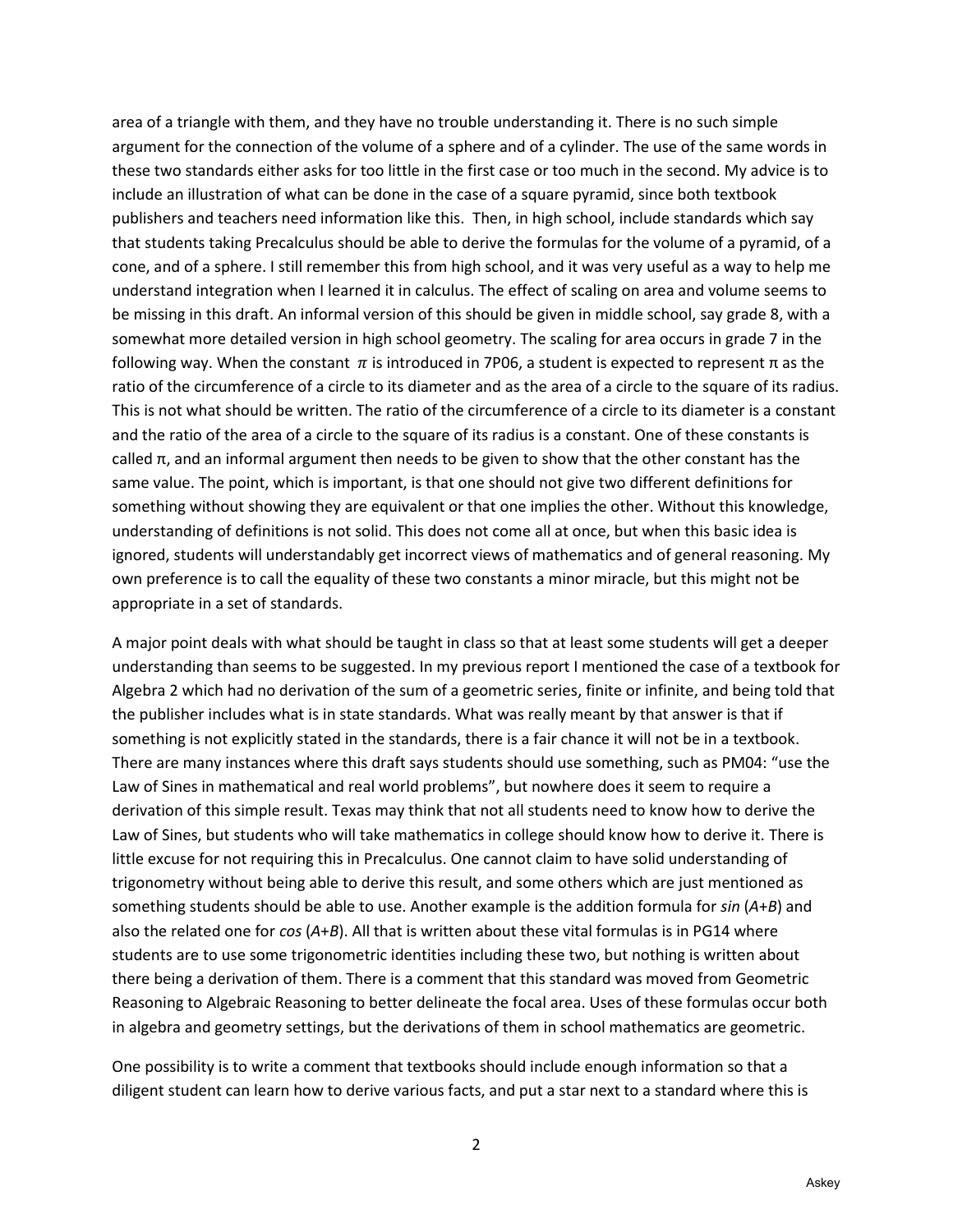appropriate. A better one is to say that these results are important and students should know how to derive them and to use them.

There are some standards which are a significant improvement over what we get in many current textbooks. For example, 8P04 has a description of the slope of a line, and the remark that similar triangles are used to show that slope is well defined for a line is given. Few textbooks include this. This should be followed up with the corresponding fact that the graph of a linear equation in the plane is a straight line and when a line if graphed in a coordinate plane its points satisfy a linear equation. Currently the best that many students see is a picture that makes these facts look like they are true, but no follow-up argument that they are true. Mathematics education can start with something being true because it looks like it is, but it cannot stop there and be considered mathematics.

### Kindergarten

I think the introduction to the Texas Essential Knowledge and Skills for Mathematics should come at the start before individual grades. A shorter version could be given for each grade, dealing with specific topics to focus on.

### Grade 1

New Standard after 1G03. Relative to sharing, equal shares is a mathematical way of writing this, fair shares is not. There are many situations in which a fair share is not an equal one.

The last standard in 1G I have no idea how to do this. How does one justify that fractional parts are Halves by constructing non-examples? I do not see any reason for introducing fractions in Grade 1. Work a bit more on whole numbers so as not to fall too far behind. I would drop both of these standards for Grade 1 and put in rewritten standards in Grade 2. This standard is repeated after 2N08. It should be changed there or just dropped. As a possible substitute, try: "give examples of fractional parts which are halves and fourths", but not in grade 1.

# Grade 2

There are too many different items in the new standard after 2N01. Skip counting and place value are not taught by subitizing. Skip counting and place value are both important and they should be included. Subitizing is more of a lower grade skill and it is not needed here. What should be built up by the end of grade 2 is knowing the basic addition facts, having them in long term memory and the ability to use them in addition and subtraction problems.

Second new standard in Expressions, Equations and Relationships. Why introduce even and odd numbers this early? The reason given is a comment by Rath. However, his posted comments have nothing on this. In Japan and Singapore, even and odd numbers are only introduced after division is done to the point where students can do some division.

### Grade 3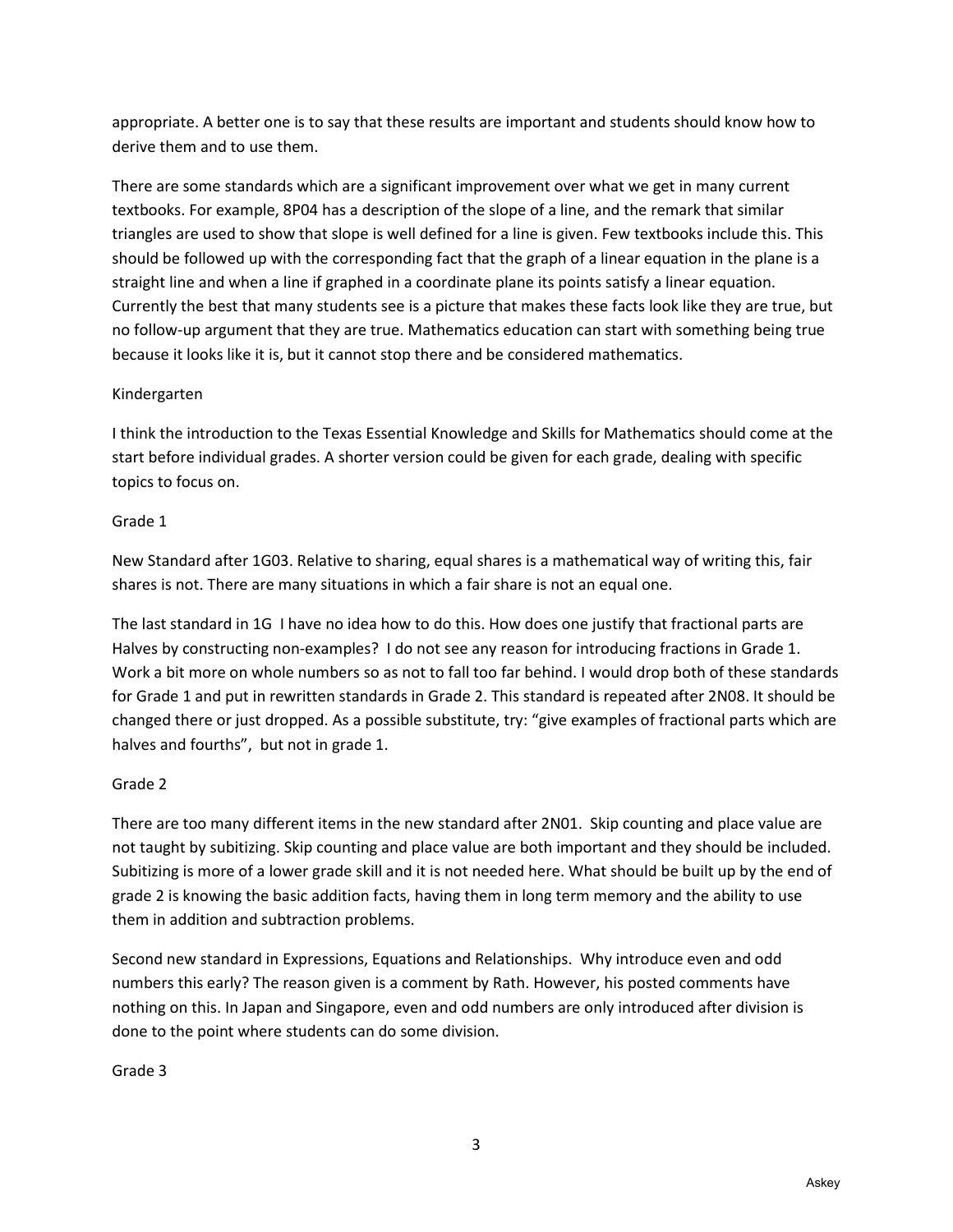3N01 Why not start with "compose and decompose numbers to 10,000 as a sum…". Yes, one can make a case that using "value of a numeral" is more precise than "numbers", but it is pedantic. At this age and for large numbers, pictures or tally marks are better than objects, so I would drop "objects".

3N20 Two members of the State School Board pushed for knowing multiplication facts through 12 by 12. Let me try to explain why I think this is a bad idea, and what I propose as a substitute. The multiplication table up to 10 by 10 is the basis for all multiplication, and with a knowledge of place value and how multiplication work one can easily find the product of 12 times 7 by reasoning that 10 times 7 is 70, 2 times 7 is 14, and 70 + 14 = 84. Why should one have to memorize this fact when it is a very simple mental calculation? It is not fundamental as the multiplication facts up to 10 are, and we want students to know what is fundamental and what is not. I would add a little more which students should learn. This is the squares up to say 15 squared. 11 squared is 121, 12 squared is 144. Let me write the squares from 11 squared to 13 squared as follows:

 $11^2$  = 100 + 20 + 1 = 10<sup>2</sup> + 2x10x1 + 1<sup>2</sup>  $12^2 = 100 + 40 + 4 = 10^2 + 2 \times 10 \times 2 + 2^2$  $13^2 = 100 + 60 + 9 = 10^2 + 2 \times 10 \times 3 + 3^2$ 

Each of these has the form  $(a + b)^2 = a^2 + 2ab + b^2$  with  $a = 10$  and  $b = 1, 2, 3$ . It is far too early to introduce the general form, but having these examples to refer to when it is introduced will be helpful. Twelve squared = 144 is the only one of the 12s in the 12 by 12 table which comes up often and cannot be done directly as 12 time 7 was done, and for those who want to 12 tables, the inclusion of a few squares contains the one multiple of 12 which is likely to come up and might cause students to have to work it out with pencil and paper rather than mentally.

3G04 Why include decomposing into two rectangles? A figure like H made with rectangles should be included in what students should be able to do. I would just drop the word "two".

3M08 and 09 Are fractions larger than 1 included here?

### Grade 4

4N17 Students should learn that when adding or subtracting fractions which have the same denominators, it is done just as addition and subtraction of whole numbers. This should be written somewhere.

4N25 Students are expected to know the multiplication table up to 10 by 10, so what role does partial quotients play in division by a one digit number? This is what used to be called short division, and only the answer used to be written since it was mental mathematics. We are unlikely to go back to that, but the wrong message is sent to teachers about what students should know when partial quotients are listed in the standards for something like this. My advice is to stop after the word "divisor" and leave the methods of how this is done to teachers.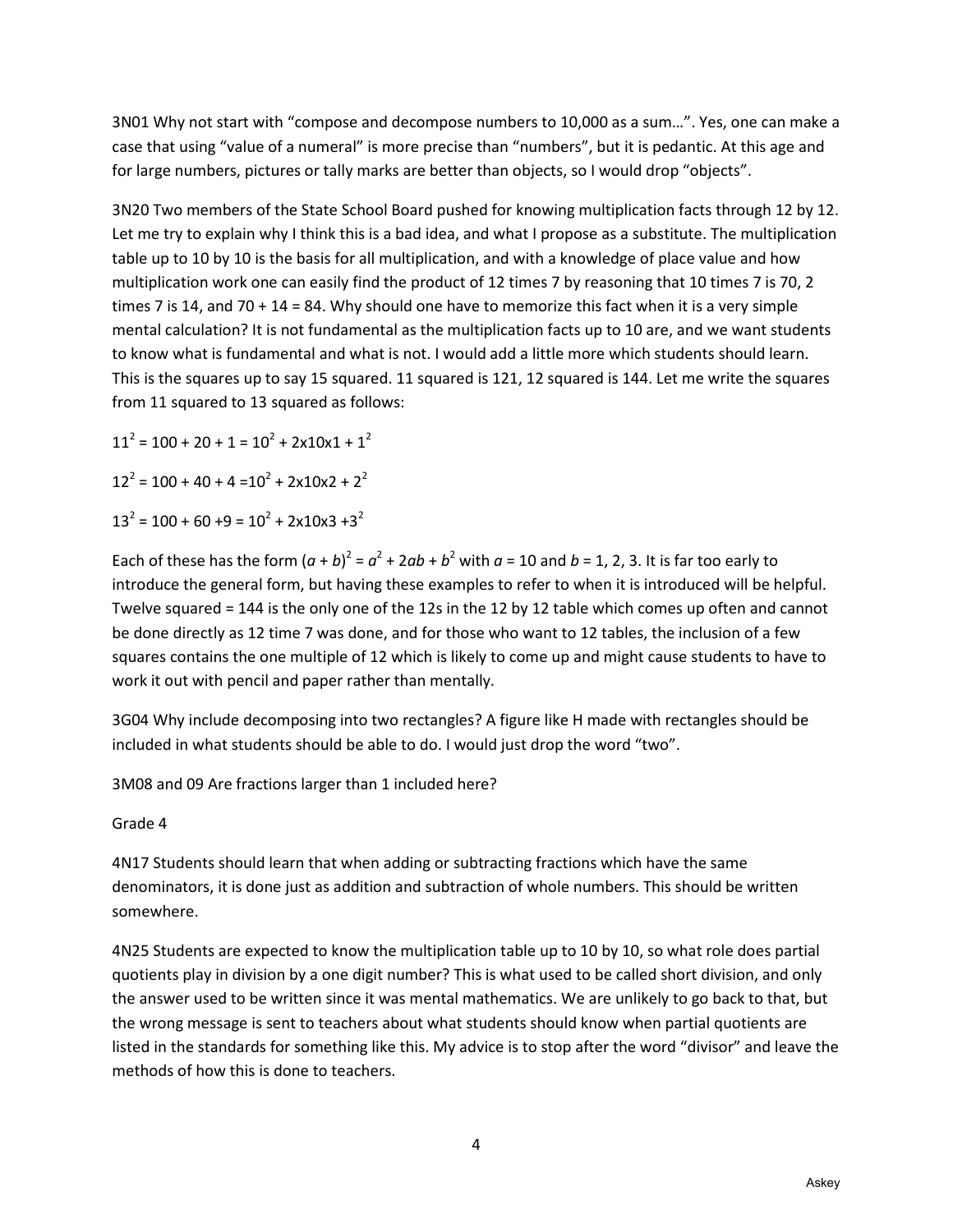4A01 It is an interesting exercise to ask late elementary and middle school students what a variable is. They cannot tell you. I would leave it out of this standard.

4A03 Here, implicitly the side lengths are positive integers. There should be a fifth or sixth grade standard where the lengths are allowed to be fractions.

4G02 Why are the names "acute" and "obtuse" essential for future work? They can be useful, but we could get along without them. Having a name for a triangle with a 90 degree angle is essential. What is also essential is for students to know what a right angle is, and being able to fold one from a blob of paper is a way of helping students learn this. They learn that it is half of a straight angle, and can be used to determine if another angle is less than or greater than a right angle. I do not object to including the words acute and obtuse, but would like more stress put on right angles and right triangles.

#### Grade 5

5N06 The word *uncommon* jars. What would be better would to use *equal* rather than *common* for the case when one wants the denominators to be the same, and *possibly unequal* rather than *uncommon*. A replacement without using *equal* would be *possibly different*.

5N06 and earlier 4N17 The main function of this standard is addition and subtraction of fractions. Decimals are just another way of writing certain fractions. The last sentence makes little sense. "This includes fractions as decimals with common denominators of tenths or hundredths, such as 1/5 + 0.3." The standard deals with fractions with different denominators, not common denominators, and the example of 1/5 + 0.3 does not have common denominators. I think it is a mistake to include this last sentence. Students should know that 0.3 is just another way of writing 3/10, and that should be included in a standard which says students should know this not just of 0.3 but in general, here just to hundredths. How often have any of you had to add a fraction and a decimal? Of course students should be able to do this, but putting this example in the standards encourages teachers to spend time on such problems and test developers to include them. That is not a good way to get better tests or a better education for our students.

5A01 Please go back to using the word "letter" rather than "variable". It is a letter, and later students should learn that a variable is a letter which stands for a number or numbers in a set of numbers, and eventually they learn that it can be more general than that. However, in grade 5, knowing that a letter can stand for a number or a set of numbers is fine.

I.M. Gelfand was one of the great mathematicians in the second half of the 20<sup>th</sup> century. He and a colleague, A. Shen, wrote a book called *Algebra*, which is an introduction to algebra. On pages 15-17 there is a section titled *Letters in algebra*. There is a nice treatment of some of the ways letters are used in algebra, including a nice treatment of a word problem where the problem is first solved using words, then solved using shorter versions of the words, and then using letters to stand for the words. The book is 149 pages long, covers much of a first algebra course with some arithmetic at the start and a substantial amount of second year algebra in the last part of the book. The word *variable* is never used. I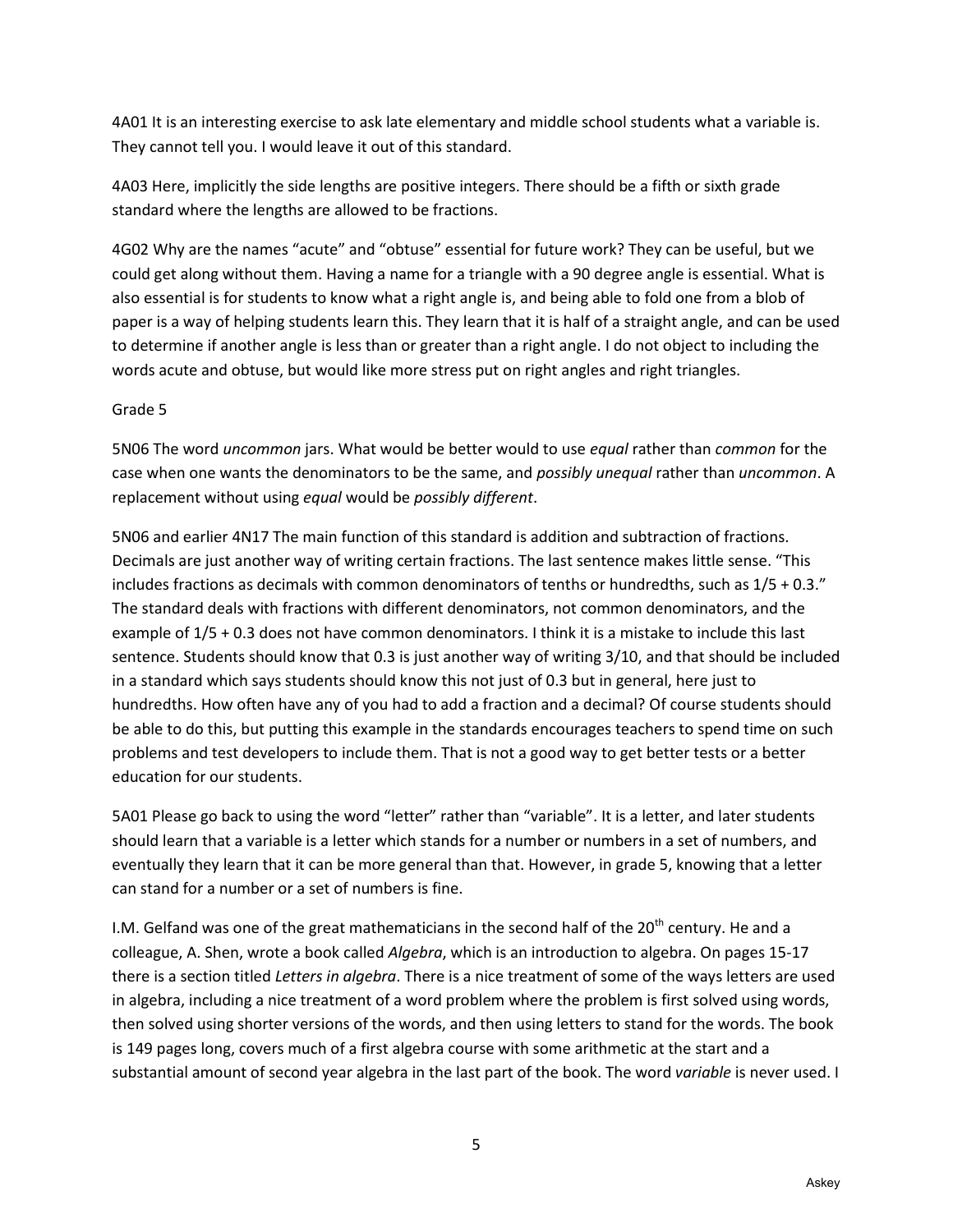will bring a copy next month in case you do not have access to it. Since the word *variable* will be used in US textbooks, it has to be introduced eventually, but not in fourth or fifth grade.

#### Grade 6

Last sentence in the Introduction: I do not understand or believe the statement that "emphasis on algebra readiness skills necessitates the implementation of graphing technology." Almost a year and a half ago I was in Hong Kong and sat in some classes. One was doing sixth grade material and the students in pairs played a game involving solving linear equations. A 5 by 5 grid was given with numbers in each square, and 25 linear equations were also given. The students played rock, paper, scissors to see who would start first, and the first one solved one of the equations and marked off with a circle the number which was the solution. Then the other player solved an equation and marked off the number on the grid with a cross. Then rock, paper, scissors was done again to see who would be first in the new round, and both solved other equations and marked out the corresponding numbers on the grid. The aim was to get 5 in a row. To do well one does not just solve any equation, one looks for one which will have a solution which helps getting 5 in a row or helps block the other one. The equations were not very messy, but could involve equations like 3x-5=x+29 as well as simpler ones. The class had about 40 students and they all started to play right away and had no problems in solving the equations.

New standard after 6N-4 This standard does not get at what division is, it is an operation which undoes multiplication, nor does it get at how division is done. How is one to generate an area model for 2.5/0.5 without first knowing what number 2.5/0.5 is? The standard should be something like "know that division of fractions and decimals can be represented in terms of multiplication, just as division of counting numbers comes from multiplication. For example  $a/b = x$  means that  $bx = a$ . For example, (7/4)/(1/2)=7/2 since (1/2)x(7/2)=7/4.

6N06 Why use the words "proper" and "improper" when dealing with fractions. Fractions are numbers of the form a/b where at this stage a is a whole number and b is a positive whole number. In the statement of the standard replace proper and improper with *recall a fraction can be less than one or greater than one*. This may lead to a change earlier if initially in the early work with fractions all fractions were assumed to be between 0 and 1.

6N07 This is a very surprising standard. Integers had not been mentioned to this point and now instead of a definition of description of them and how they relate to the number line, students are expected to have this as background knowledge to do operations with them. There should be an earlier standard about student knowing how to define negative integers and locate them on a number line (which has now been extended to the left of zero).

6N08 This disrupts what should be continuity from 6N07 to 6N09 so move it before the introduction of negative numbers.

6N09 This is the shortest standard for something which takes a few weeks to teach which I have seen. Should students have some idea why (-2)x(-3)=6? I hope so, but this standard says nothing about that.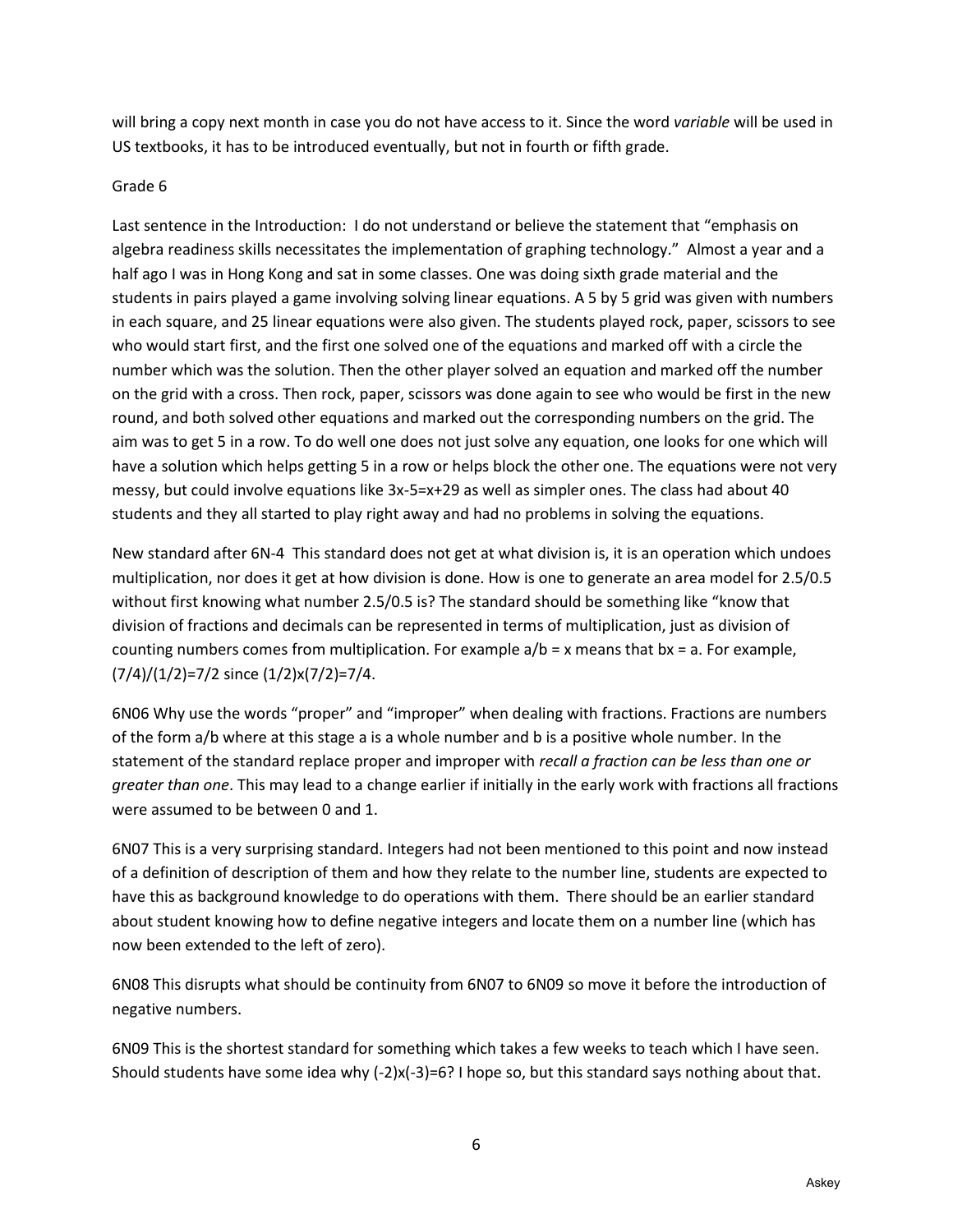One possible solution is just do addition and subtraction of integers in Grade 6, and do multiplication and division in Grade 7

On page 1 of Grade 6, understanding and using percents is a supporting topic. Where is there something about what percents are and why one uses them?

### 6A08 Move this before 6A06.

Standard before 6A10 I do not know what is expected here. For the sum of the angles of a triangle, should students know this because they measure angles, because they tear off the corners of triangles and put the angles together, or from some mathematical reasoning? What is expected about the connection between sides and angles of a triangle? In Singapore, they have the equality of base angles for an isosceles triangle shown by paper folding, and then this is used to solve very interesting multistep problems. Is this expected, or is this something qualitative like a larger angle has a larger side opposite it?

6A10 I pointed out that the illustrated argument was not sufficient, and this led to dropping the argument. That will insure that a full argument is not given in books, since it is likely never done completely in middle school books and only infrequently in high school books. Put the picture back but add a comment that this does not handle the general case but will suffice until high school when the general case will be done. The do it completely in high school.

### Grade 7

First standard which was just added. Where have sets, subsets, unions, and intersections been mentioned before? We spent a year in the Netherlands when our children were in elementary school. Our son was in fifth grade that year. When we got back and school started, he said the following:

"Dad, when we were in first grade we studied sets, then in second, third and four grades we studied sets. We did not study them last year, but once again the year starts with sets. Do we have to do this again?" I said no, while sets are important, there is no reason to make their use explicit for a while beyond sixth grade. If you want to introduce this vocabulary now, you better provide illustrations for why it is useful now, not three years from now. Vocabulary without any serious use of it tends to distort mathematics.

 7N01 A little more on why the product of two negative numbers is positive would be useful. Teachers need some help on this.  $0 = (-1)x0 = (-1)x(1 + (-1)) = (-1)x1 + (-1)x(-1) = -1 + (-1)x(-1)$ . But  $0 = (-1) + 1$  so  $(-1)x(-1) = 1$  might help after a few words have been added.

7P05 DROP THE WORDS INVARIANT AND COVARIANT. Last time I wrote this in the usual form, but nothing was changed, so this time the change is listed in caps. While at the State Board hearing, I asked one of the speakers what invariant and covariant meant in this setting. The response was that invariant means does not change and covariant means there is a change. That was not what was meant. The words are not necessary and will only cause confusion. Drop them. Put a period after "figures" and then include the part from (if a, … to b/b').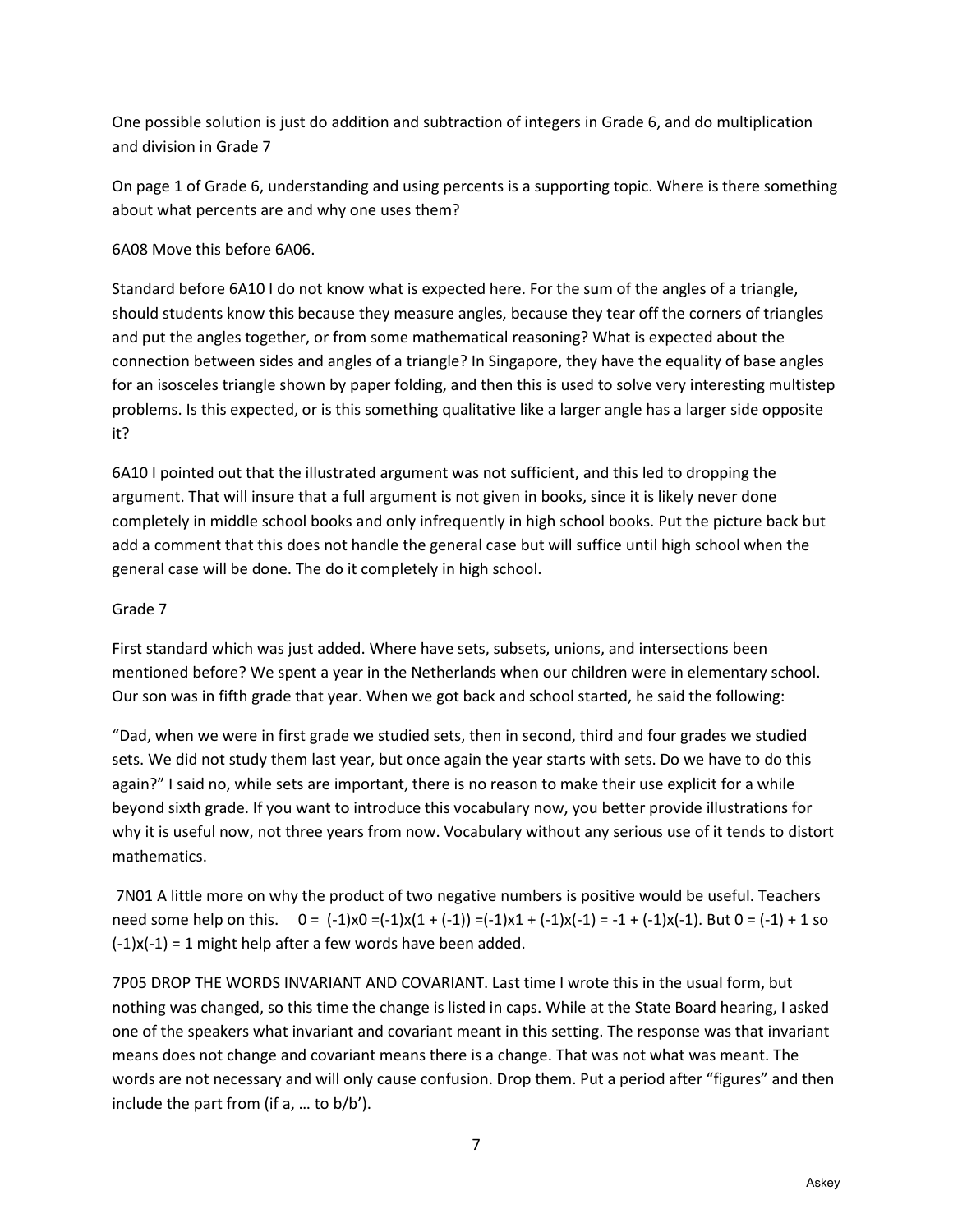7P06 See page 2 above for my comments on this standard. I included a similar statement in the first report, but no change was made. There needs to be a change.

7A02 and 03 Again, what is meant by these standards. If all that is meant is that students should know there is a factor of 1/3 in the volume of a pyramid compared to a prism, why have two standards to say the same thing?

### Grade 8

8N01 I would drop cube roots from this standard. If they are to be included, write something like: For cube root, for any number beween 1 and 1000, locate the cube root of it between two consecutive positive integers. For example, cube root of 500 is between 7 and 8 since  $7^3$  = 343 and  $8^3$  = 512.

8N05 The average distance beween the earth and the moon is a reasonable thing to deal with, but the average distance from the earth to Mars is not. How about replacing this with the average distance from the earth to the sun and the average distance from Mars to the sun, or the earth to the sun and the earth to the moon?

All of the standards which start with "illustrate and explain" should be rewritten so it is clear what is being asked.

8A06 REWRITE Students should be able to state, use and give a proof of the Pythagorean theorem, and be able to state and use its converse. The converse is subtle and being able to state it correctly and use it is sufficient. Few college calculus students know how to state the Pythagorean theorem. They just write  $c^2 = a^2 + b^2$  without saying what the letters represent. This is an illustration of how far geometry has fallen apart.

8G01 I have no idea what this means.

8G03 Also, limit rotations to rotations with center at (0,0).

# Algebra I

A1Q06.5 Knowing the roots is not sufficient even with a graph since another point has to be labeled. Since systems of two linear equations have been introduced and solved, one could add a second class of graphs where students should be able to find the equation, when one of the points has *x* = 0 as its first coordinate. For example, given a graph with the points (2, 0), (0,-4) and (-1, 0) on the graph. Find *a*, *b*, *c* when  $y = ax^2 + bx + c$  is the equation of the graph of the curve.

# Algebra II

Summing an arithmetic series and a finite geometric series should be in Algebra II, and students should know how to derive each of these and be able to use them. The finite geometric series has some important applications to financial mathematics, which should be included.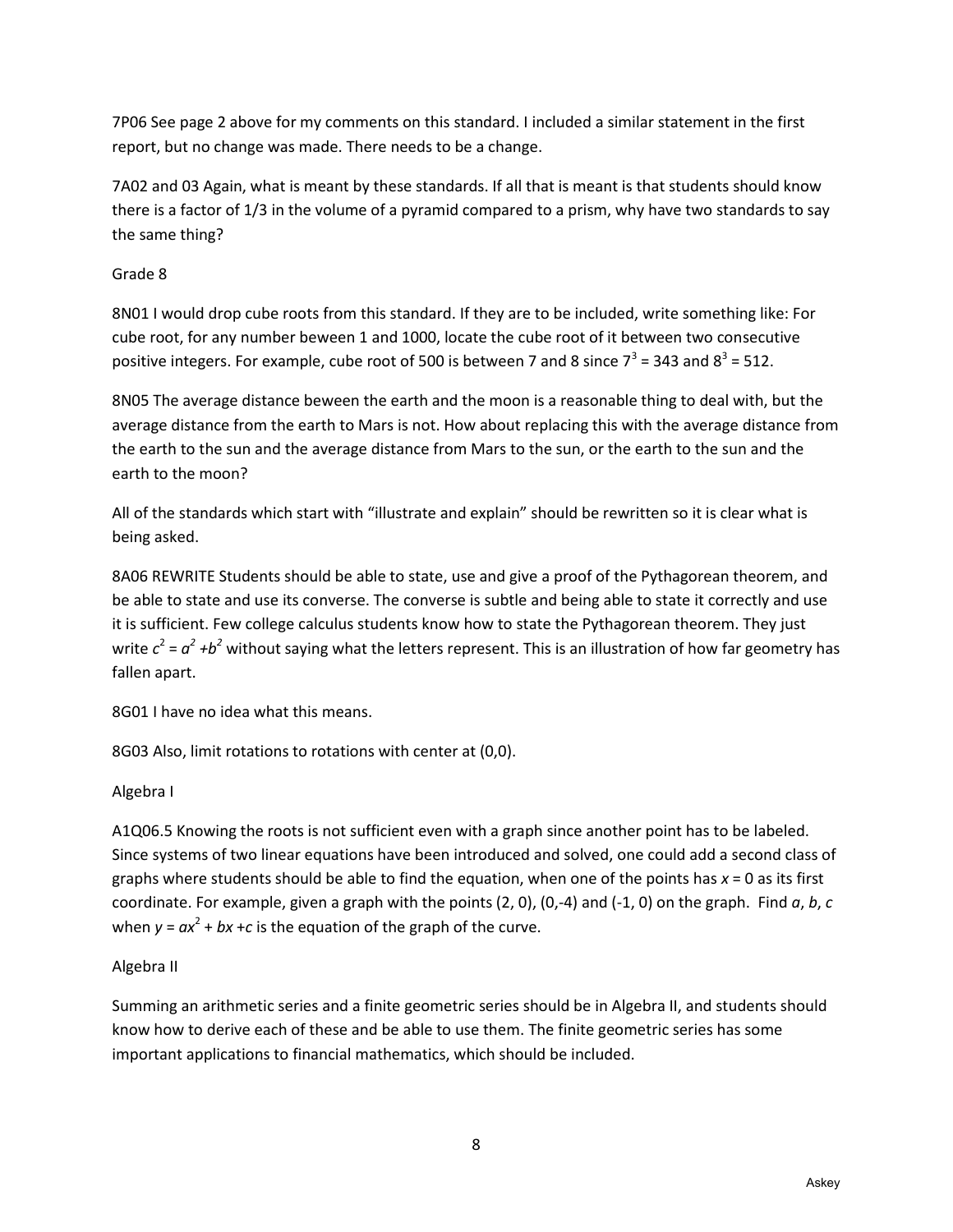A2Q02 Why include focal width? This just adds to a long list something which is not needed. What we want is for students to be able to start from scratch and find the equation of a parabola when given the focus and directrix as a step in learning how to find equations of curves defined by various geometric conditions.

A2Q08 Equations have solutions or roots, functions have zeros.

A2C What type of cubic equation can students be expected to find? Clearly given the volume of a cube one can find the length of each edge by taking a cube root. What else do you have in mind? I would much rather have students learn how to solve a system of two equations, one linear and the other quadratic. For example, solving for the points of intersection of a line through (-1,0) with slope *2* and the unit circle with center at (0,0) can be done. It leads to a quadratic equation which can be solved by factoring or using the quadratic formula, and then generalized to a line with slope *t*. One gets infinitely many Pythagorean triples from this by taking different rational values of *t*.

#### Geometry

GA01 This should first be done for a segment on the real line, and then taken to the plane. The second step uses similarity, so this needs to be done earlier or else the gap needs to be mentioned and fixed later in the course.

GA02 Before dealing with parallel and perpendicular lines via coordinates, it would be a good idea to show why the equation of a line is a linear equation and why the graph of a linear equation is a line. Then in GA02, are students to be given the conditions of parallel and perpendicular, as happens in many textbooks, or will there be reasons why these conditions work?

GA03 Since a distinction has been made between "prove" and "verify", why was "prove" replaced here?

GG08 This is now in a section dealing with coordinate geometry so when you ask for rotations you are doing this in the context of coordinates, and so need formulas for rotations. You cannot do this yet since some of the needed machinery has not been introduced yet.

GG09 Same comment as above in GG08.

GG03 Drop the *s* in counterexamples.

GG11 Are the triangle congruence conditions to be proven before they are used or are they just to be stated?

GG15 Replace "and" with "or".

GS04 What does this mean? I do not understand what is meant by "generalize". Does it mean to draw a line from a vertex perpendicular to the opposite side and see what relations can be found? That is a very useful thing to do, and it gives the area of a triangle, the angle sum of a triangle, the law of sines, the law of cosines, and the addition formula for sin(*A*+*B*) in the case when the angles are acute. Some of these become trivial when the triangle is a right triangle but others generalize very important results such as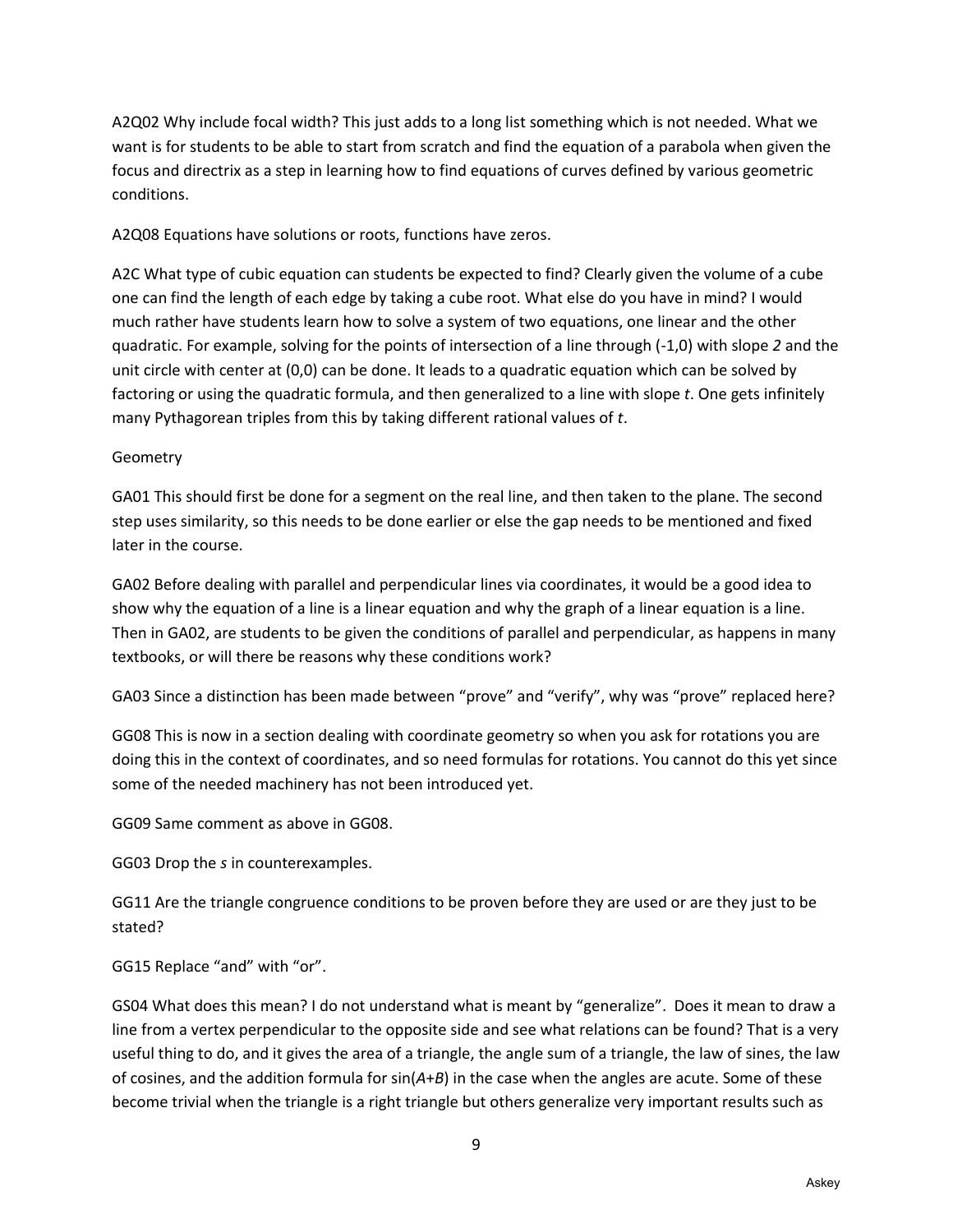the law of cosines generalizing the Pythagorean theorem, but really being a consequence of it. What is wanted here?

GM05 and 06 The formulas mentioned here were either motivated or stated in lower grades. Is more going to be done with them here or not? If so, say so. If not, when will arguments be given to show at least informally that these formulas are true?

GC01 Are these theorems going to be derived or just statements which are true because they look like they or true or someone told me they are true.

#### Mathematical Models

MMAA06 I agree that this should be done with technology, but am old fashioned enough to think that students learning this should also learn how to sum a finite geometric series.

MMAD02 In school mathematics, measures of central tendency have been taken to be the mean, the median, and the mode. The mode is not a measure of the center, and the other two are measures of a center but not of central tendency. What you want is "summary statistics" which was used earlier.

MMAD04 When will the binomial theorem be done so that students can make sense of the binomial distribution and the same for an infinite geometric series so the geometric distribution is more than just a name for something pulled out of the air.

#### Pre-Calculus

PG13 How students expected to do this? There is a very nice article on this in an NCTM Yearbook in 1987. R. Teukolsky, Conic sections: An exciting enrichment topic, in *Learning Geometry, K-12*, ed. M.M. Lindquist, NCTM, Reston, VA, 1987, 155-174. The author was a high school teacher and her push to learn this material, use it with bright students, and write the paper to share with others, came from a student who asked why the claim about conics cut by a plane was true. What do you expect students to do, and how are they to understand what a plane is in three dimensional coordinates if this is one way a teacher tries to explain why this works? If all you want is to have students recite something they have been told which had not reasoning behind it, say so and tone the rhetoric about "deep understanding".

PM01 The phrase omitted was not instructional material. The word "evaluate" is not what you want. You want to "extend" the definition of trigonometric functions to angles larger than a right angle. Here is a rewrite of the last part: "and use this to extend the definitions of the trigonometric functions to all real numbers so they can be used to study problems where periodic behavior occurs."

PM04 and 05 For both of these, there needs to be a derivation and students should know how to derive at least the law of sines. In East Asia, the law of sines has a fourth part, the connection with the radius of the circle which contains the vertices of the triangle. The Common Core missed this. You could do them one better by including it, and maybe getting it in some textbooks.